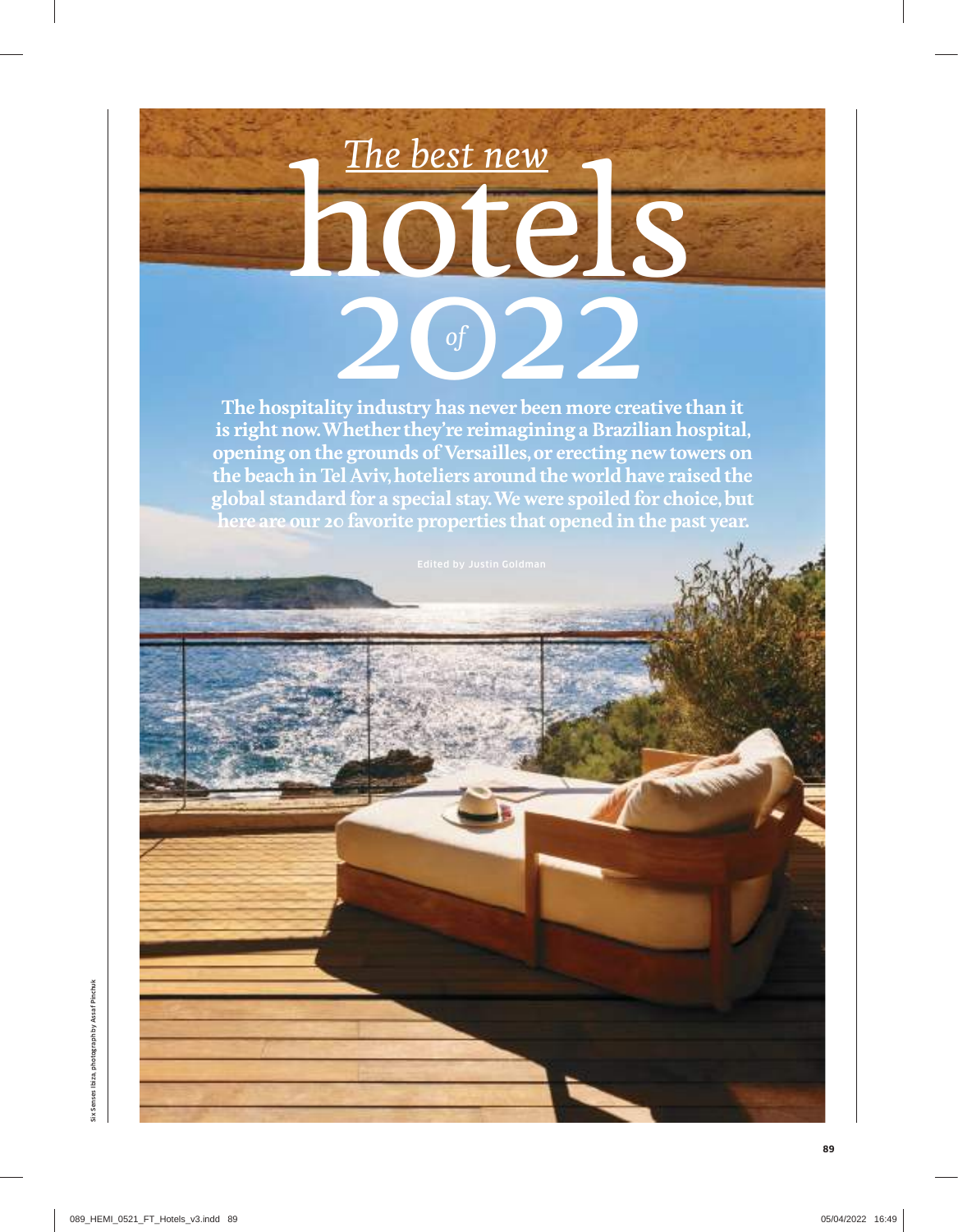



#### For the Oenophile

## Four Seasons Resort and Residences Napa Valley {calistoga, california}

Wine is Napa's calling card, and this 85-room Four Seasons caters to oenophiles with an on-site winery, Elusa, helmed by superstar winemaker Thomas Rivers Brown. Aside from popping the corks on the bespoke blends in the rooms, guests can book an immersive experience at the winery that includes a tour of the vineyard, tank room, and barrel cellar and culminates in a tasting. Want to compare and contrast? Book a dinner at Truss Restaurant + Bar, where the wine list has a special focus on Calistoga-made offerings. And when you need to recover from all that, book a vineyard scrub treatment at Spa Talisa. *From \$1,600, fourseasons.com/napavalley*



#### For the Urban Explorer

## São Vicente Alfama

{lisbon}

Few neighborhoods in the world can match the charm of Lisbon's Alfama, with its cobblestone alleys, red-tile rooftops, and fado bars. The São Vicente Alfama, tucked down one of those narrow streets, perfectly captures that vibe. The 22-room hideaway from the Portuguese brand Trius Hotels is in a building that was once the Institute of Arts and Crafts, and guests can hear the chatter of pedestrians outside yet still feel completely serene in their rooms. The friendly hotel staff will furnish you with neighborhood recommendations; we can guarantee you'll get lost trying to find those spots, but that's sort of the point, isn't it? *From \$220, triushotels.com*

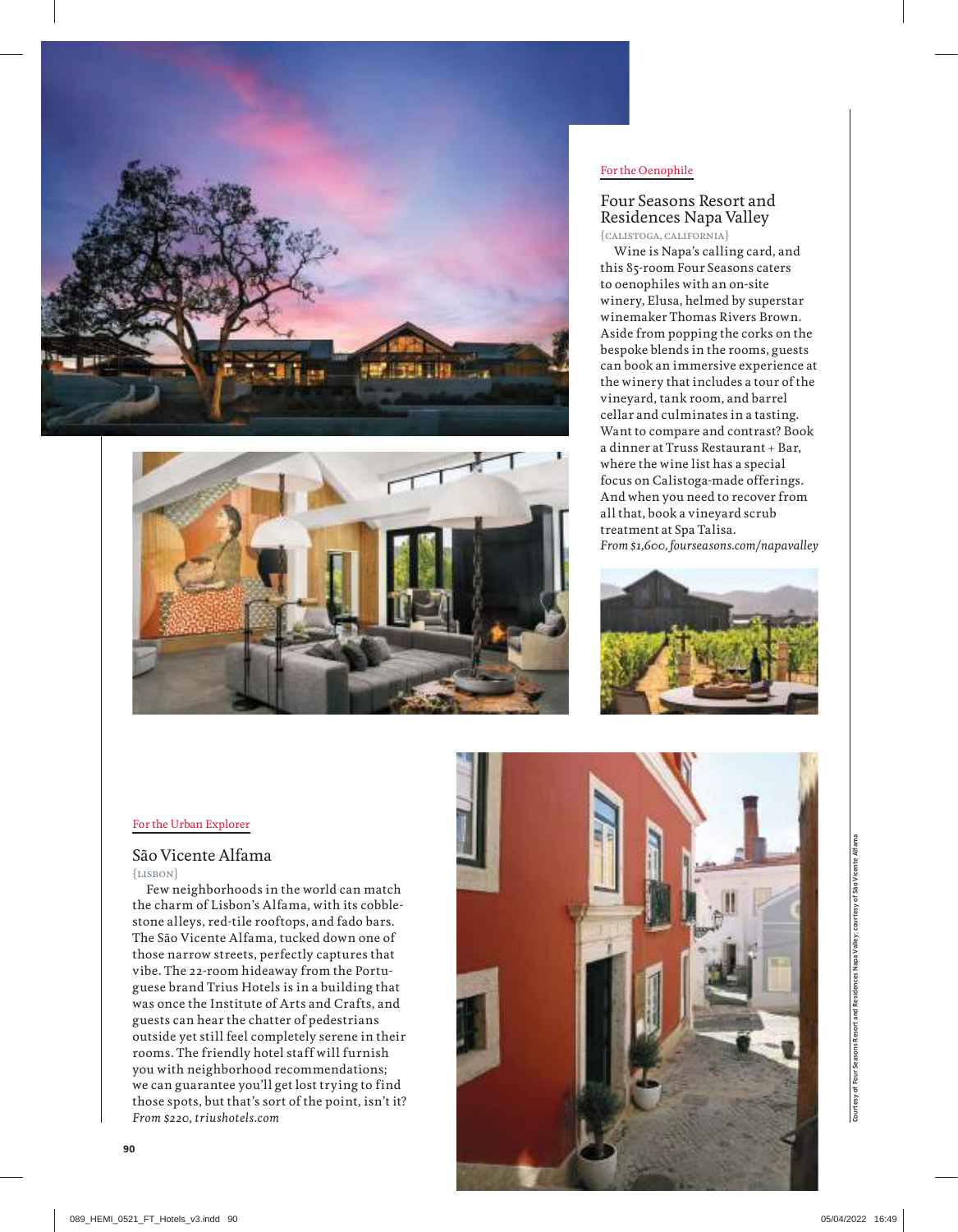



## For the Independent Spirit

## Hotel Grand Stark

{portland, oregon}

Portland's hotel stock has always been downtown, in the Southwest quadrant of the city, but the hip kids have long congregated on the other side of the Willamette River. Palisociety's 57-room Hotel Grand Stark now offers suitably stylish lodgings there, in the burgeoning Central Eastside district. The 1908 building, which for decades housed a furniture manufacturer, has been transformed with the help of local design firm North 45 Projects into a modern space that retains the Rose City's quirky quality with vintage lighting, rugs, and the most nostalgic of all fixtures—an East Coast–style deli. Of course, this is PDX, so local coffee and wine are on the menu. *From \$185, palisociety.com*

#### For the Southern Nostalgist

## The Loutrel

{charleston, south carolina}

The Holy City epitomizes idealized Southern charm and gentility, and this 50-room boutique hotel, set in a historic building just a block from the Charleston City Market, captures that spirit. The vibe is particularly evident in the lobby, which has a cute porch swing, a pastoral Lowcountry landscape painting by local artist Linda Fantuzzo, and most crucially, the Veranda Lounge. Grab a barstool and sip a craft cocktail—we recommend ordering The Garden, a bartender's choice based on available local botanicals. Happy hour, indeed. *From \$409, theloutrel.com*



#### For the Curious Eater

# Kimpton Alton Hotel

{san francisco}

New hotel openings are rare around San Francisco's Fisherman's Wharf, so Kimpton had to make a splash with this 248-room reimagining of a 1970s motor lodge. The brand does so with a diverse contemporary art collection, a music program that includes a vinyl library to go with Victrola turntables in every room, and its restaurant, Abacá. Filipino cuisine is new to America's finedining scene, but chef Francis Ang is staking its claim with his elevated versions of dishes such as *lumpia* and *kinilaw* (Filipino spring rolls



and ceviche). The criterati have taken notice: Abacá was named a James Beard Award semifinalist for Best New Restaurant. *From \$200, altonhotelsf.com*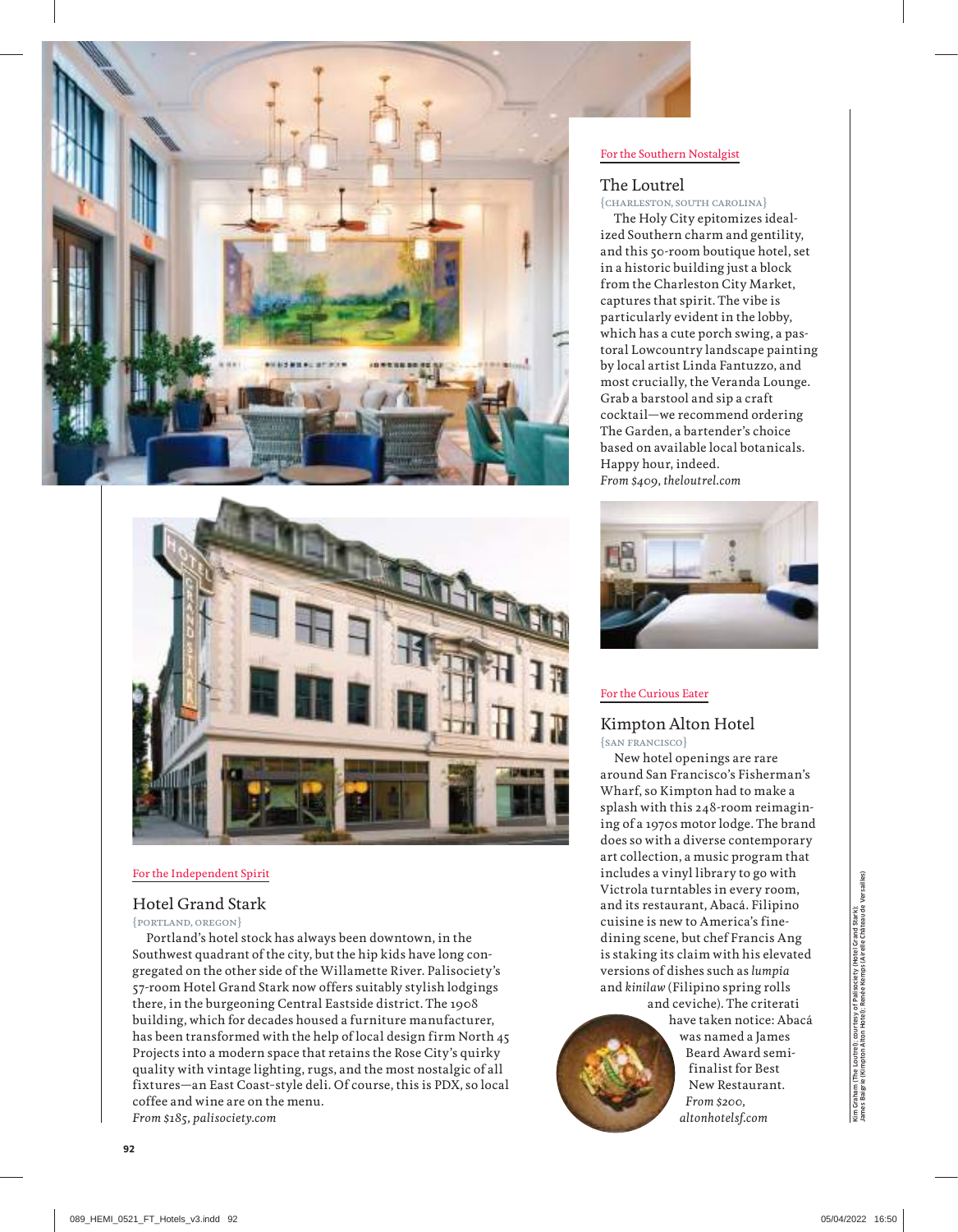





## For the History Buff

Airelle Château de Versailles, Le Grand Contrôle

{versailles, france}

Hotels often claim to treat guests like royalty, but here that feeling is inevitable. Louis XIV built Le Grand Contrôle in 1681 on the grounds of the palace of Versailles, and over the years it has hosted dignitaries, luminaries, and now—thanks to a meticulous four-year, €50 million renovation—you. The 14-room hotel is decorated with nearly 1,000 pieces from the 18th century (chairs, chandeliers, art, books, and more). The staff, too, wear period clothing and are walking encyclopedias of Versailles history. Among the experiences on offer are a theatrical "grand feast" from Alain Ducasse (yes, the cake is delicious), unpar alleled access to the 2,000-acre grounds, and after-hours tours of the palace. To twirl around the Hall of Mirrors by yourself and imagine being at one of Marie Antoinette's fêtes? Marie may have said, "I have seen all, I have heard all, I have forgotten all," but that's something you'll never forget. *From \$2,077, airelles.com*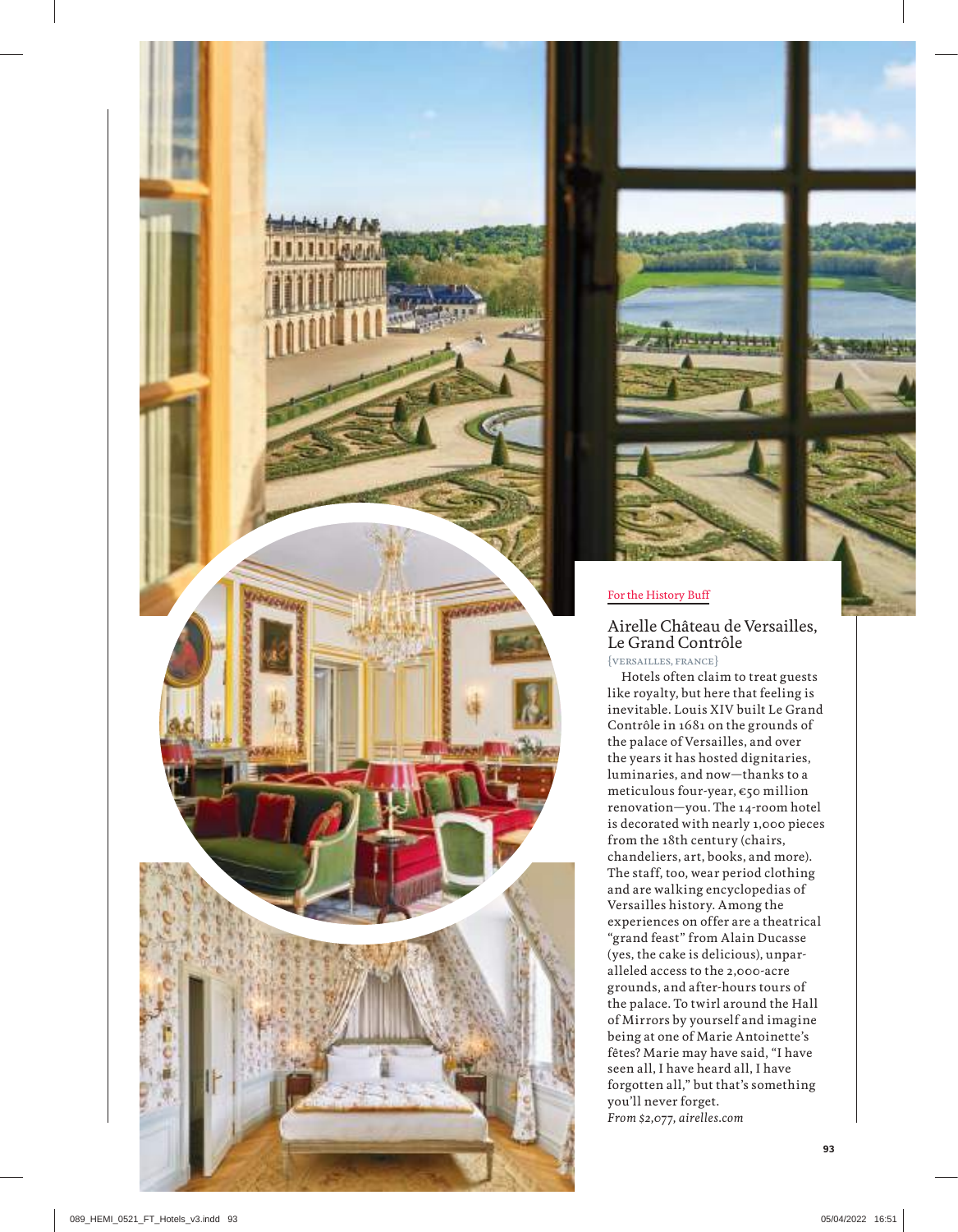

## For the Techie

## Lake Nona Wave Hotel

{orlando, florida}

Orlando is known for its kid-friendly resorts, but the Lake Nona Wave Hotel uses tech savvy to make travel easier on adults. View Smart Windows control their own level of tinting based on the sun and weather conditions; autonomous shuttles whisk guests around the grounds; and some rooms are equipped with a collection of smart amenities that encourage better sleep, such as The Restorative Bed by Bryte, which rebalances itself during the night to reduce the number of times you wake up. It beats counting electric sheep.

*From \$329, lakenonawavehotel.com*







## For the Budding Artist

#### Hôtel Madame Rêve {paris}

Paris is always a good idea, sure, but it's an even better idea when you're staying just a five-minute walk from the Louvre, with views of the Eiffel Tower from your room. It's hard not to feel inspired at this artsy hotel, built within an 1888 post office that was restructured by Dominique Perrault Architecture. The 82 rooms and suites are golden-hued, with walnut-paneled walls, telegram-themed rugs, and mosaic-tiled bathrooms. Dinner at the moody French-Japanese restaurant La Plume is a must, but the space is even more alluring at breakfast, when you can sit outside on the terrace and soak up everything the hotel, and the City of Light, has to offer. *From \$467, madamereve.com*

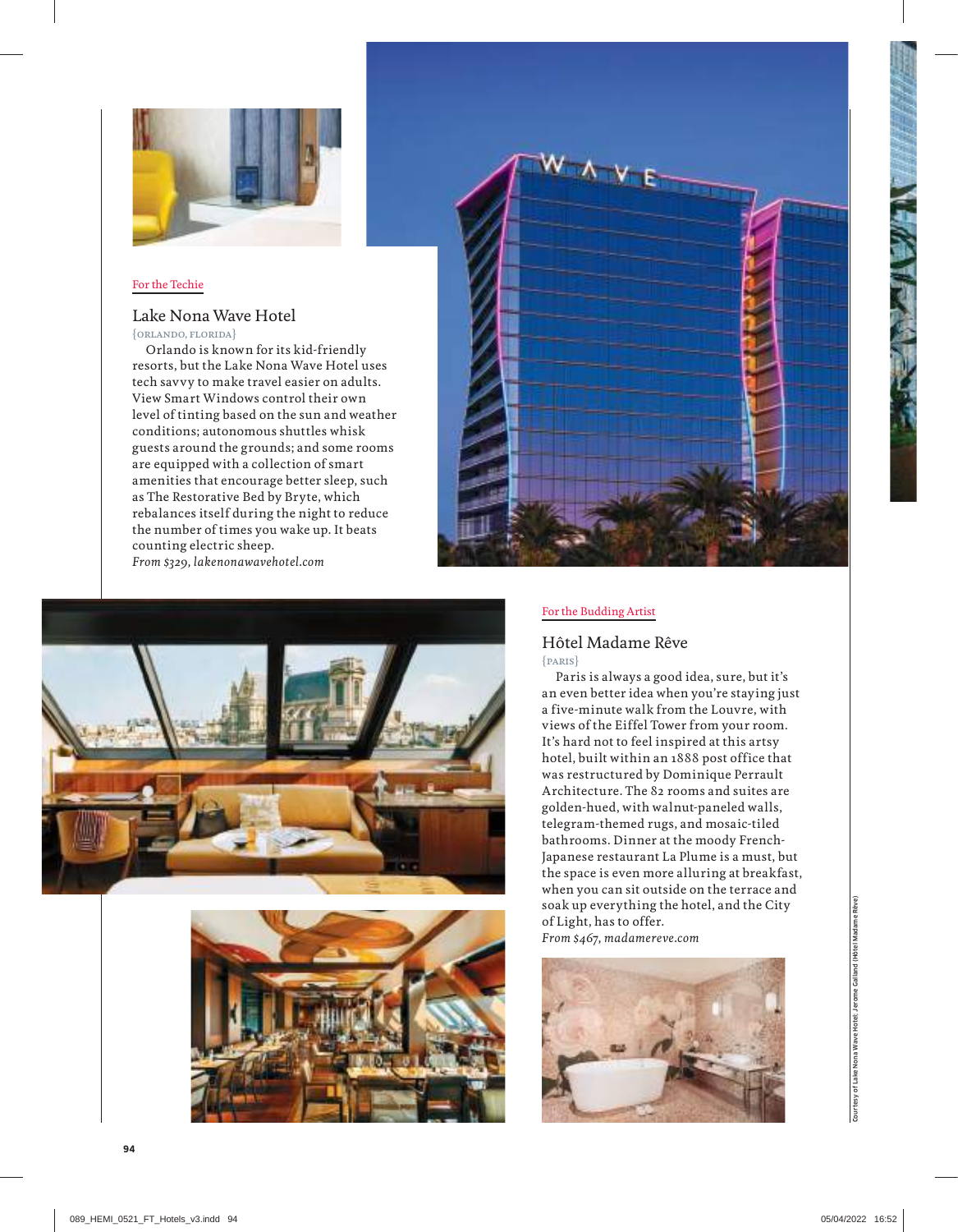





#### For the Remote Worker

#### Pendry Manhattan West {new york city}

There's a hum of activity outside the curved glass windows of this stunning new tower, designed by Skidmore, Owings & Merrill. A stone's throw from Hudson Yards and a short walk to the High Line, the hotel is surrounded by some of NYC's most frequented attractions, yet it's surprising how effectively the design creates a respite from the whirlwind outside. Golden wood interiors, soundproofed suites primed for WFH (work from hotel), a discreet bar, and soothing light installations by artist John Wigmore transport guests to a quiet retreat—even as the Statue of Liberty rises into view. *From \$701, pendry.com*



#### For the Sophisticated Skier

## The Cloudveil, an Autograph Collection Hotel {jackson, wyoming}

Named for Cloudveil Dome, a 12,000-foot peak in the Tetons, this 100-room-and-suite hotel tastefully incorporates the Wyoming outdoors into its design. Touches include a three-story granite wall and a front desk fashioned from a 3,000-pound boulder in the lobby, as well as custom wood and leather furnishings in the guest rooms. The Bistro, from local restaurateur Gavin Fine, features an oyster bar and views of the Town Square and Snow King Mountain. Speaking of which: The property's ski valet will deliver your gear directly to its private Ski Chalet in Teton Village.

*From \$450, thecloudveil.com*

#### For the Romantic

## Borgo Santandrea

{conca dei marini, italy}

It's rare for new properties to open on the Amalfi Coast; in fact, the Borgo Santandrea, which opened this spring following a four-year renovation of a 1960s building, is the first new five-star hotel here in 15 years. It was worth the wait: Perched on a cliff 300 feet above the Tyrrhenian Sea, this intimate getaway amplifies the expected views with terraced gardens, an outdoor pool, a private pebble beach, bespoke tilework and furniture, and three restaurants. For a true taste of *la dolce vita*, book a boat trip from the private dock to explore the remote coves carved into the coast. *From \$1,045, borgosantandrea.it*

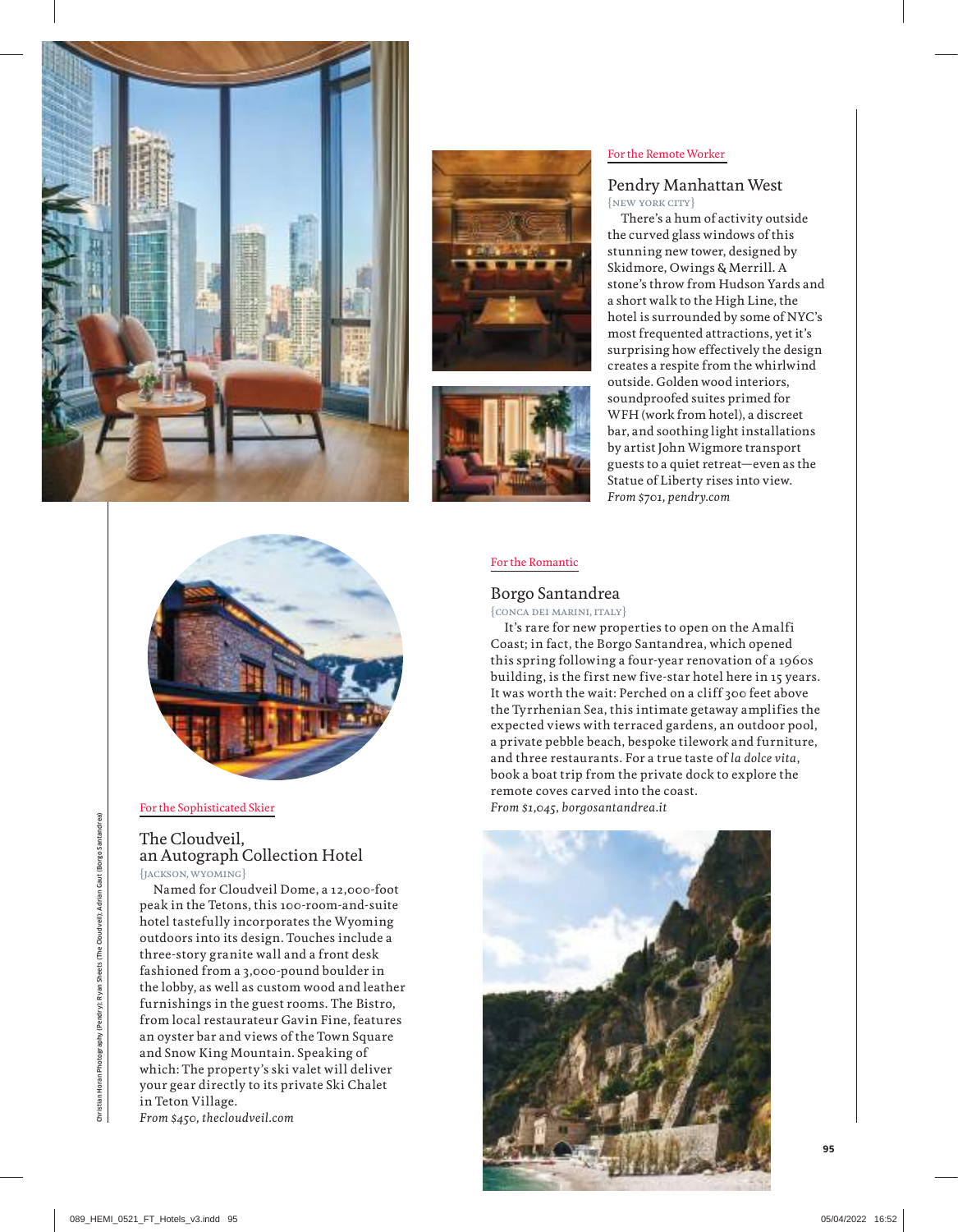

## For the Environmentalist

## 1 Hotel Toronto

#### {toronto}

Toronto is one of the world's most environmentally friendly cities, making it a perfect fit for the übersustainable 1 Hotels brand. The 112 rooms and suites are stocked with live greenery, organic cotton bedding, reclaimed glassware, and more. Public spaces include a Garden Pavilion that helps supply the on-site restaurants, and the design features locally quarried stone, upcycled wood from an old Ontario barn, and native trees throughout. "Oasis" may not be the first word that comes to mind when you think of Canada, but the 1 Hotel shows just how bountiful the north can be. *From \$449, 1hotels.com*

#### For the Architecture Aficionado

## Rosewood São Paulo {são paulo}

More than half a million Brazilians were born at the Matarazzo Maternity hospital, and now a new era in hospitality has sprung to life there. With the help of Philippe Starck and Pritzker Prize–winning architect Jean Nouvel, Rosewood took over the old hospital and added on a scene-stealing vertical garden tower. The 160-key hotel features more than 450 works by 57 Brazilian artists and emphasizes sustainability appropriate for the country that has the world's largest swath of rain forest with initiatives such as setting a goal of using 100 percent renewable energy. It's the best of old and new Brazil, all packaged together. *From \$530, rosewoodhotels.com*



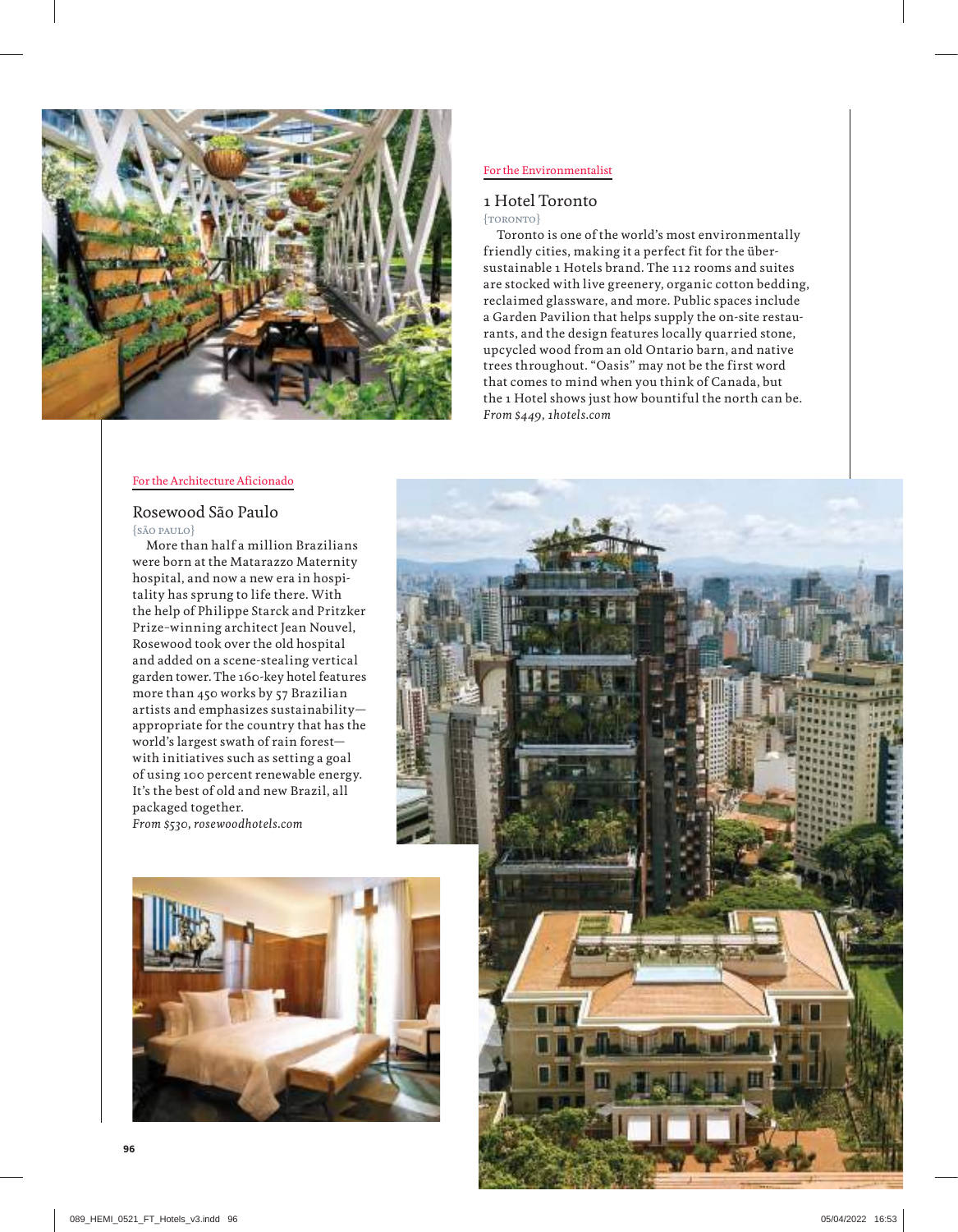



#### For the Caribbean Club-Swinger

## Aurora Anguilla Resort & Golf Club

{rendezvous bay, anguilla}

Sprawling across 300 acres, this paradisiacal place has everything you'd expect from a new Caribbean resort: expansive views of the deep blue sea, seven restaurants and bars that incorporate island influences into their high-end cuisine, holistic treatments at Sorana Spa, and 178 splendid suites that wouldn't look out of place in Santorini. The real draw for many, though, will be the Aurora International Golf Club, whose 18-hole championship course has been overhauled by Greg Norman Golf Course Design. Want to get the kiddos in the swing of things? Norman's firm has also designed a nine-hole, family-friendly short course. Fore! *From \$749, auroraanguilla.com*





#### For the West End Worshipper

# Beaverbrook Town House

{london}

Already known for its posh Surrey estate, formerly the home of Churchill compatriot Lord Beaverbrook, this boutique British brand goes urban with its second property, spread across two late-18th-century Georgian townhouses in Chelsea. The 14 suites, each named after a famous London theater, are rife with stageworthy Art Deco elements—statement wallpaper, collections of vintage prints and posters, antique chairs and ironwork, and more. Japanese touches also appear throughout, from bonsai trees in the garden to *ukiyo-e* woodblock prints inside the Fuji Grill and Omakase Sushi Bar. The details are all so dramatic they'll have you jumping in the next black cab to the Adelphi Theatre. *From \$475, beaverbrooktownhouse.co.uk*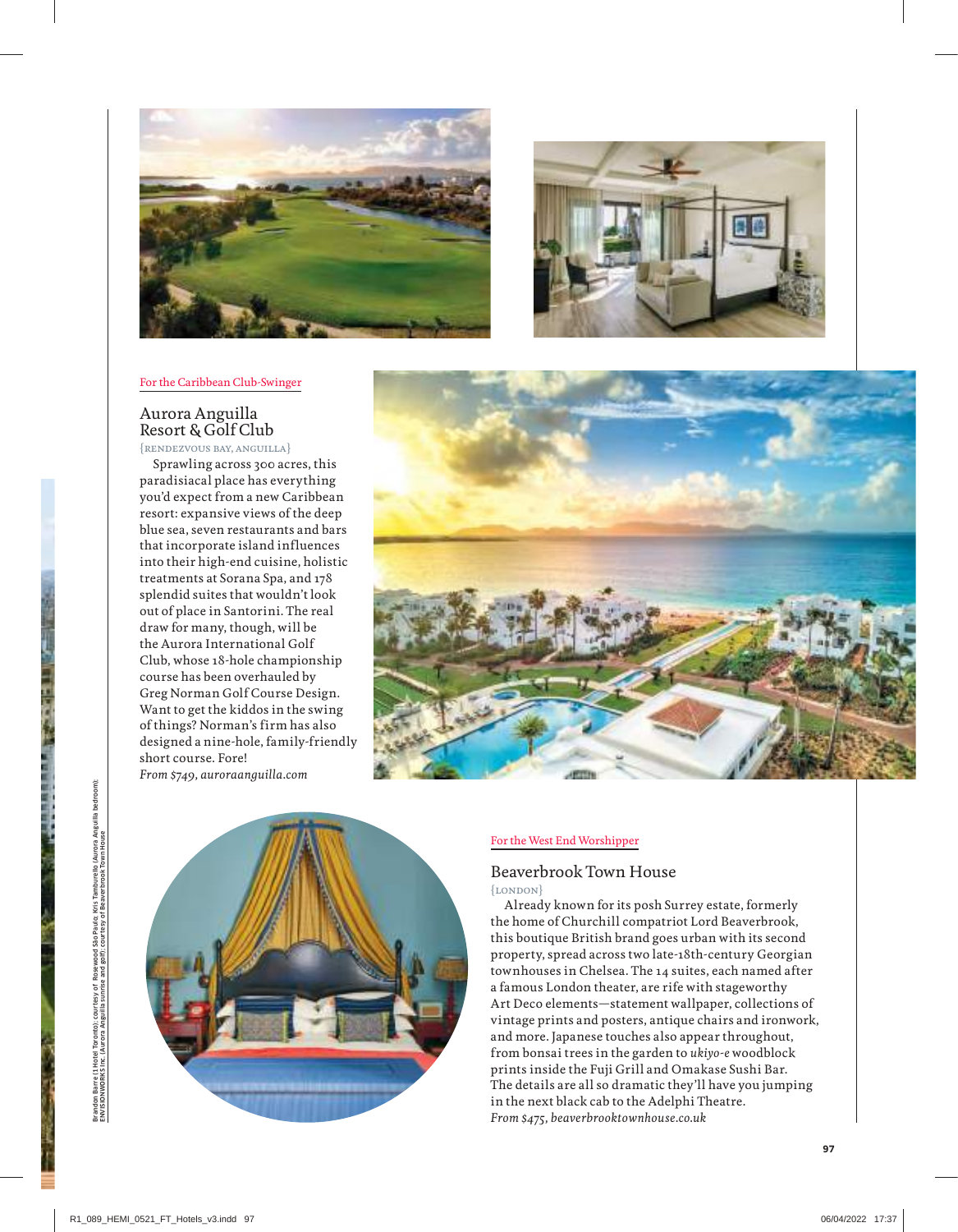

#### For the Sunset Seeker

## The David Kempinski Tel Aviv  ${TEL}$   $AVIV$

A brand-new tower along Tel Aviv's beach promenade, Kempinski's first hotel in Israel has all sorts of eye-catching amenities. The 250-room-and-suite property boasts an infinity pool; a full-service spa with 11 treatment rooms; five dining venues, including a high-end kosher fish restaurant; a Cohiba Atmosphere cigar bar and a House of Macallan whisky bar in the lobby; and a 34th-floor nightclub. The best experience, however, is the simplest one: sliding open the glass doors in your room to take in the sun setting west across the Mediterranean. *From \$550, kempinski.com*

### For the Reformed Reveler

## Six Senses Ibiza

 ${IBIZA, SPAIN}$ 

People go to Ibiza to go out, but guests who set foot on this spectacular property might have second thoughts about their all-night plans. Seven years in the making and rumored to cost \$100 million, this 116-room, village-like resort on the island's unspoiled northern tip is setting a new standard of luxury in a destination best known for its celebrity DJ sets. The amenities include an on-site farm that supplies a restaurant from celebrity chef Eyal Shani; a 12,900-square-foot, worldclass spa; and jaw-dropping ocean views best enjoyed from the infinity pool. Nightclub? What nightclub? *From \$823, sixsenses.com*